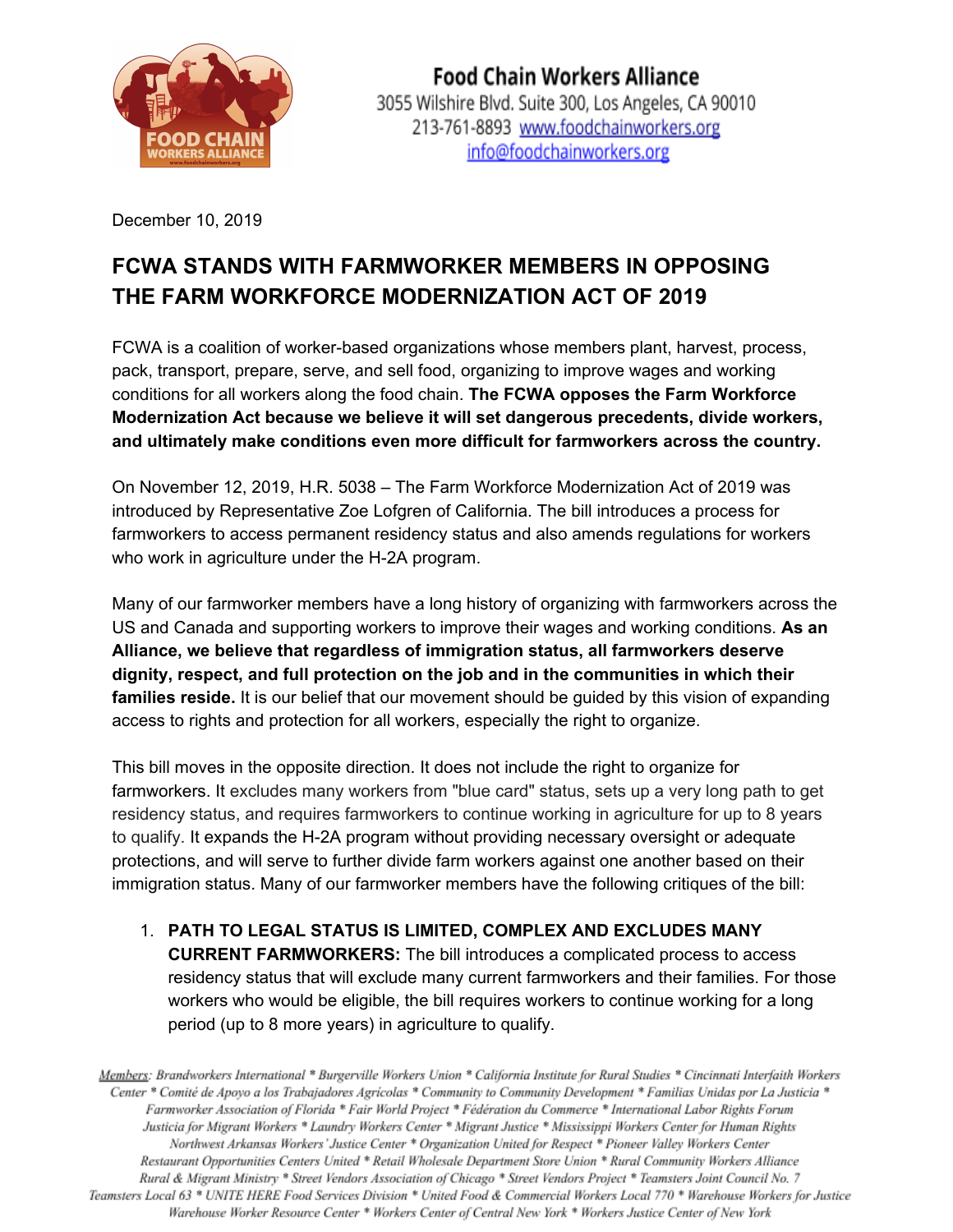2. **THE BILL EXPANDS A FLAWED H-2A PROGRAM** Many of our farmworker members organize with guestworkers or are seeing increasing numbers of guestworkers enter their regions and sectors and with that an increase in exploitation for both H-2A workers and domestic workers. H-2A workers' immigration status is tied to one employer and workers are isolated in rural farming locations with little access to support, making it much more challenging to speak out about exploitation. Furthermore, workers in the H-2A temporary foreign agricultural worker program have often paid significant sums to recruiters to obtain jobs, visas, and transportation. This current legislation does not jointly hold employers and recruiters liable for violations. When H-2A workers do report violations, they often face retaliation, including repatriation to their home countries. Despite this, we have seen many H-2A workers and guestworkers courageously come together to expose wage theft, health and safety violations, and other issues in their workplaces.

The bill as negotiated increases some limited protections for H-2A workers, but it also weakens other hard fought protections that are already in place, such as a 1-year freeze of the Adverse Effect Wage Rate. As negotiated, the current bill expands an exploitative program without the serious overhaul and oversight of the program that is needed. We believe we should strongly oppose employers using immigration laws to exploit and divide workers. Both guest workers and undocumented workers should have access to permanent status.

Earlier this year, the House of Representatives added a rider (section 533) to an appropriations bill for the Department of Homeland Security (H.R. 3931) that if approved would expand the H-2A program to year-round work, with no reforms made to the program. This is a direct response to lobbying from agricultural employers, especially the dairy industry, who for years have been pushing for expansion of the program. *S*ome advocates are suggesting that H.R. 5038 would counteract and replace this harmful rider. It is our view that H.R. 5038 is simply not strong enough to do so and we should oppose *any* legislation that does not provide stronger rights on the job for farmworkers and guestworkers and oversight over their conditions.

The current proposed changes only reinforce the significant power imbalance between employers and workers. We strongly stand against any system of indentured servitude and believe all agricultural labourers should be treated with fairness and dignity and no worker should be disposable to serve the interests of the agricultural industry.

3. **REQUIRING E-VERIFY IN AGRICULTURE WILL HURT FARMWORKERS AND SETS UP A DANGEROUS PRECEDENT:** E-Verify is a web-based system that allows enrolled employers to confirm the eligibility of their employees to work in the United States. For most employers, E-Verify is voluntary and currently, there are no entire industries that are required under law to use E-Verify. E-Verify unduly places a heavier burden on workers than on growers to comply and leaves workers vulnerable to fraud. We strongly